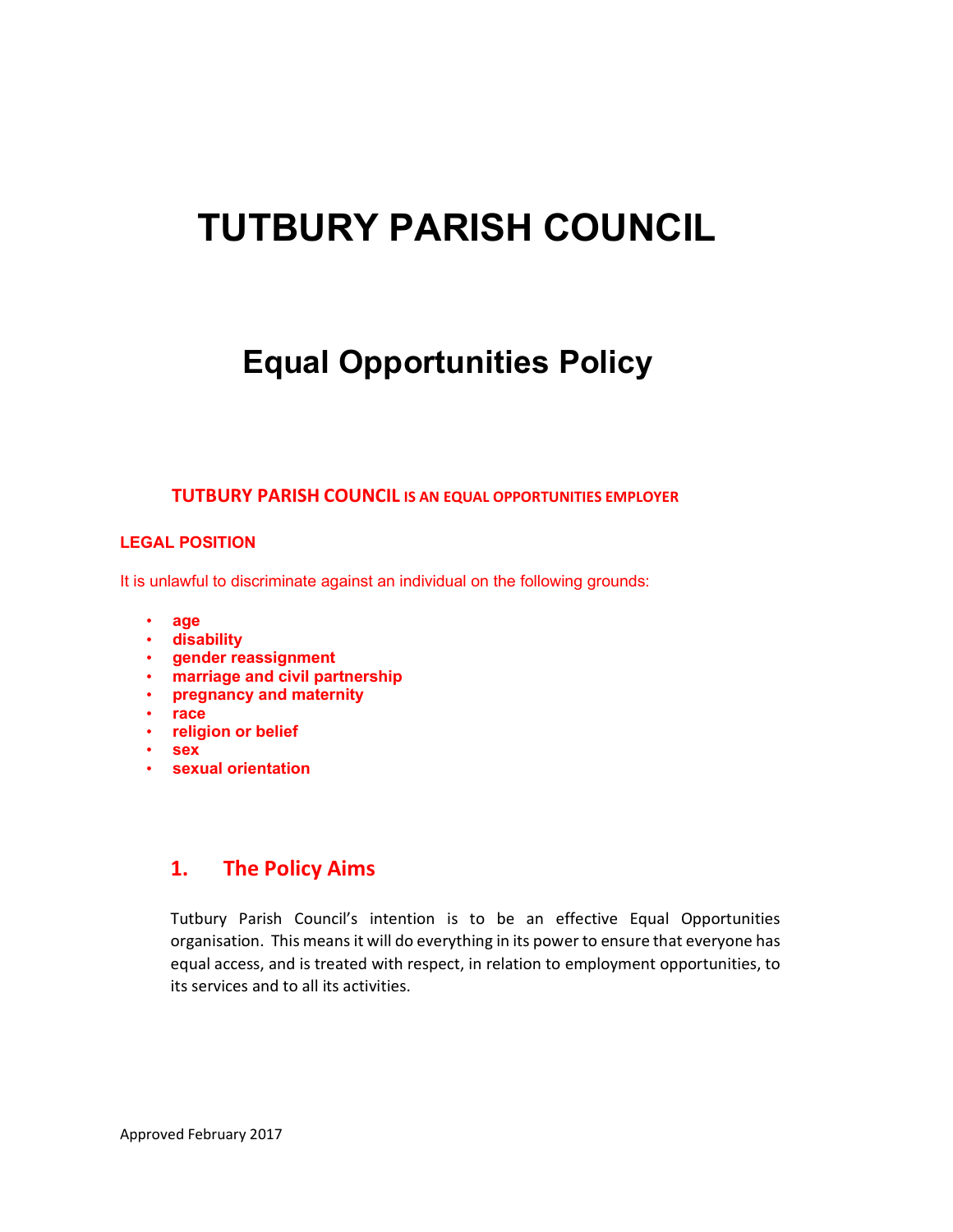#### 2. As an Employer

- 2.1 All employees are required to treat one another with mutual respect. Actions, behaviour and attitudes should consistently demonstrate respect for the dignity and worth of an individual, irrespective of the position they have within the organisation.
- 2.2 Tutbury Parish Council is making every effort to create a workplace where individuals are valued, listened to and treated with respect.
- 2.3 Tutbury Parish Council maintains a work environment that seeks out and values the insight, experience, contribution and full participation of all staff.
- 2.4 Harassment and discrimination in any form is unacceptable behaviour and offenders will be subject to disciplinary action.

#### 3. As a Service Provider

- 3.1 Tutbury Parish Council will strive to ensure that all services provided by, or on behalf of, the Council are made accessible to all individuals and groups equally and without discrimination.
- 3.2 All service users will be treated with respect. Actions, behaviour and attitudes should consistently demonstrate respect for the dignity and worth of an individual.
- 3.3 Tutbury Parish Council will, wherever appropriate, work in partnership with other agencies in the area, including the county and district councils, voluntary groups and community organisations to promote equal opportunities.
- 3.4 Tutbury Parish Council will ensure that all contractors directly supplying goods and services or executing works for, or on behalf of the Council, comply with this Council's stated policy on equal opportunities.

#### 4. The Policy in Action

#### 4.1 As an Employer

Tutbury Parish Council aims to: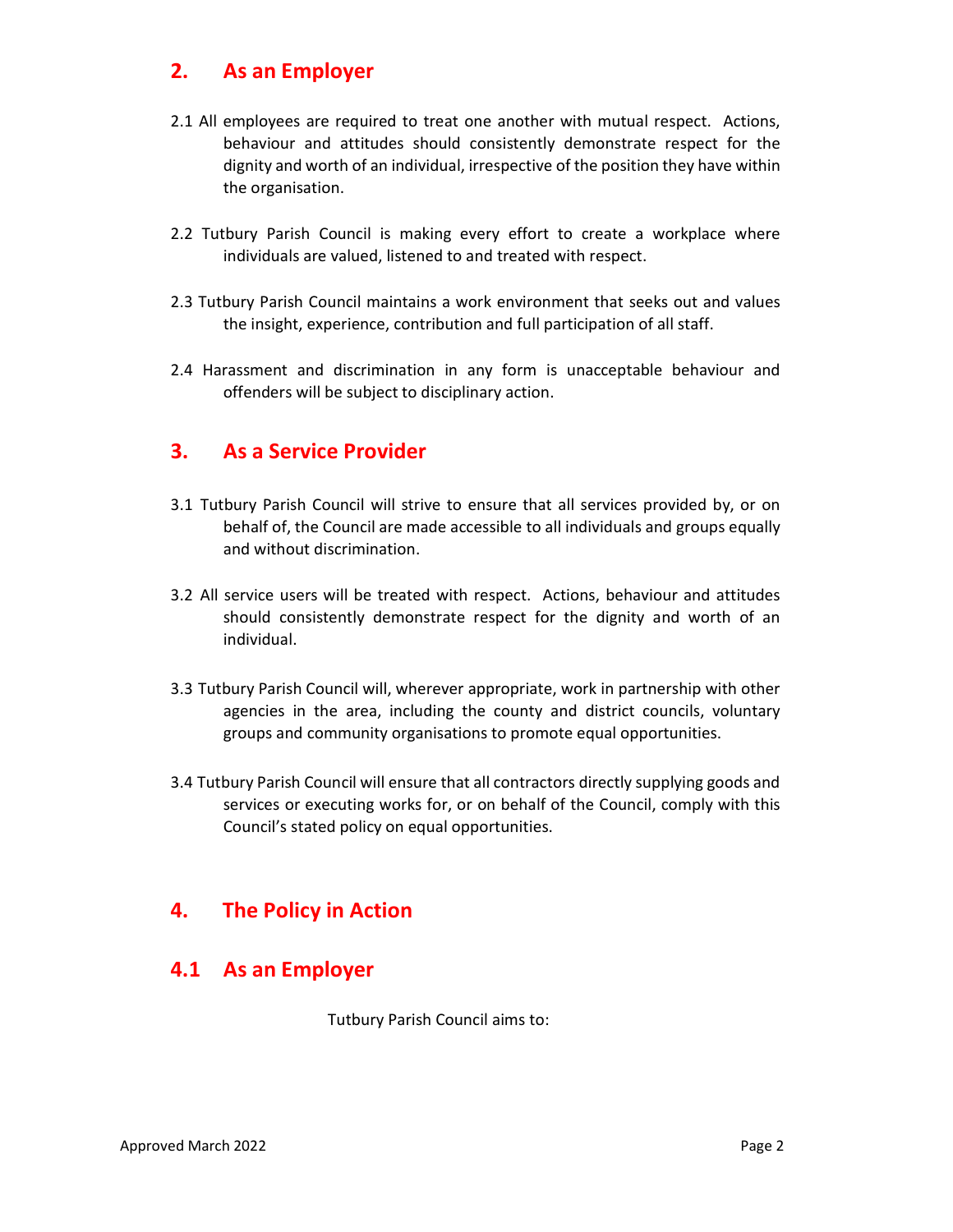- ensure its employees are made aware of their rights and responsibilities to each other, the customer and the organisation regarding equal opportunities issues;
- provide a way in which individuals can communicate any concerns via competent named personnel;
- treats any unacceptable behaviour seriously;
- ensure all Managers/Members realise they have a key role in implementing this policy and are expected to take personal responsibility in ensuring its success;
- provide awareness training for all employees and Councillors, ensuring opportunities to develop relevant competencies are available to implement the policy;
- meet the commitments and living the aims of being a "Positive about Discrimination" employer.

#### 4.2 As a Service Provider

Tutbury Parish Council aims to:

- ensure that no member of the public is disadvantaged, or treated less favourably than others, in terms of access to Council services. Where the Council's practice, policy or procedures are found to make access impossible or unreasonably difficult, we will take such steps as are reasonable in the circumstances to change these practices, policies or procedures;
- ensure that, wherever practical, all public buildings and premises owned or managed by the Council are accessible to all.
- recognise the importance of communication in attaining equity and quality services, which are responsive to the needs of all local people, for example through the provision of information in large print or audio on request;
- comply with the Equality Act 2010 and all relevant legislation relating to discrimination and equity.